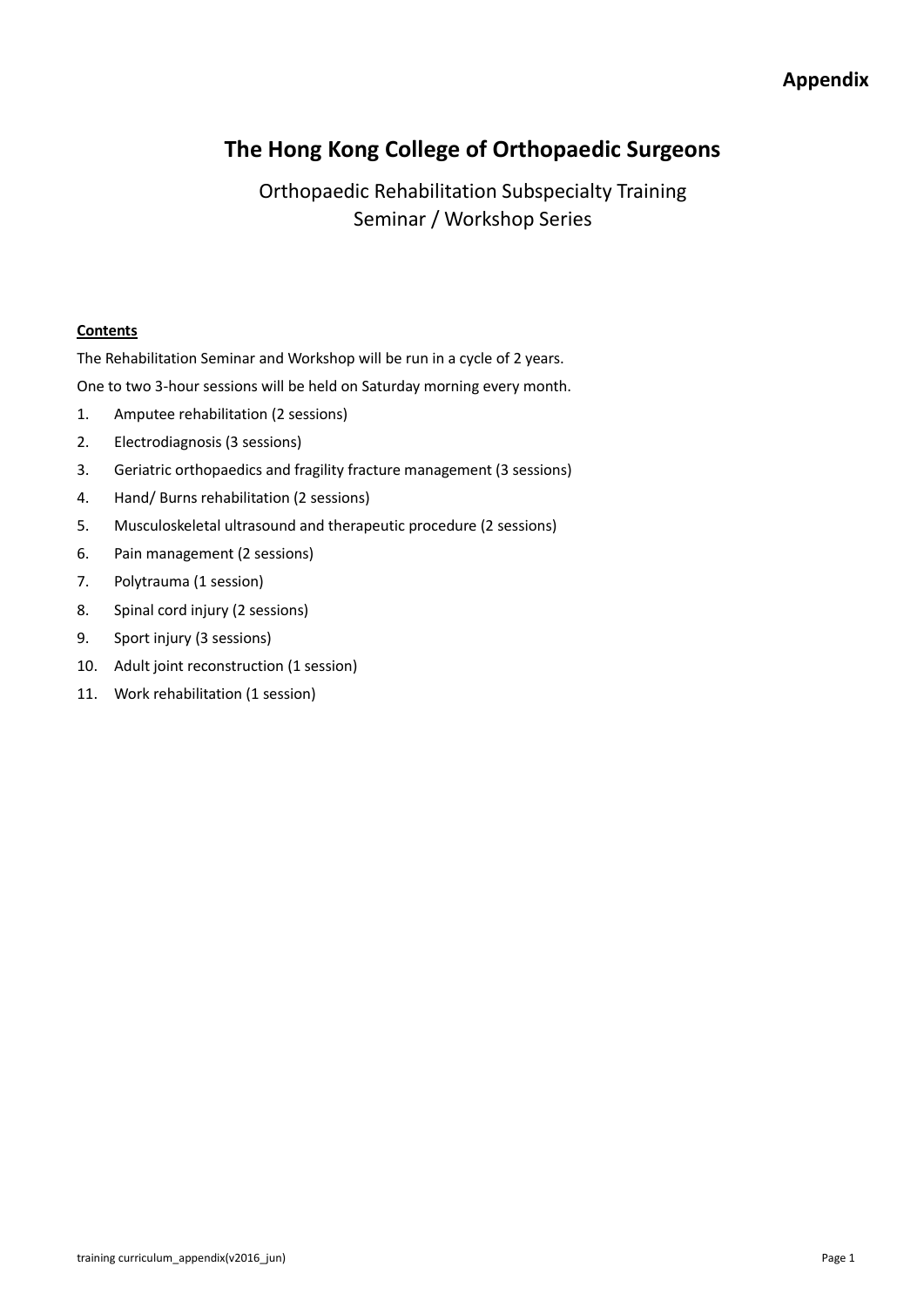### **1. Amputee Rehabilitation**

- 1. Discussion: Functional point of view versus Surgeon's point of view (1-hour lecture and group discussion))
	- a. Considerations in the decision of level of amputation
	- b. Pros and Cons of each level of amputation
	- c. Different types of Flap design
	- d. Healing
	- e. Scar
	- f. Prosthesis fitting
	- g. Methods of muscle reconstruction in amputation
- 2. Amputee rehabilitation (1- hour lecture)
	- a. Elective versus emergency
	- b. Pre-operative preparation
	- c. Postoperative rehabilitation
		- i. Acute phase
		- ii. Sub-acute phase
	- d. Long term care of amputees
	- e. Outcome assessment of amputees
- 3. Prosthetic Components, Design and Prescription Principles (2-hour workshop in Prosthetics &Orthotics Department)
	- a. Endoskeleton and Exoskeleton
	- b. Socket design
	- c. Suspension of prosthesis
	- d. knee joint design
	- e. Prosthetic foot design
	- f. Myoelectric prosthesis
	- g. Computer-aided design and manufacture
- 4. Gait assessment (1-hour lecture & discussions)
	- a. Basic principles of visual and video gait analysis
	- b. Indications
	- c. Basic Interpretation of results
- 5. Management of complications of amputation (1-hour lecture)
	- a. Poor gait balance
	- b. Muscle weakness/ contractures
	- c. Neuroma
	- d. Pain management in amputees
	- e. Skin and scar problems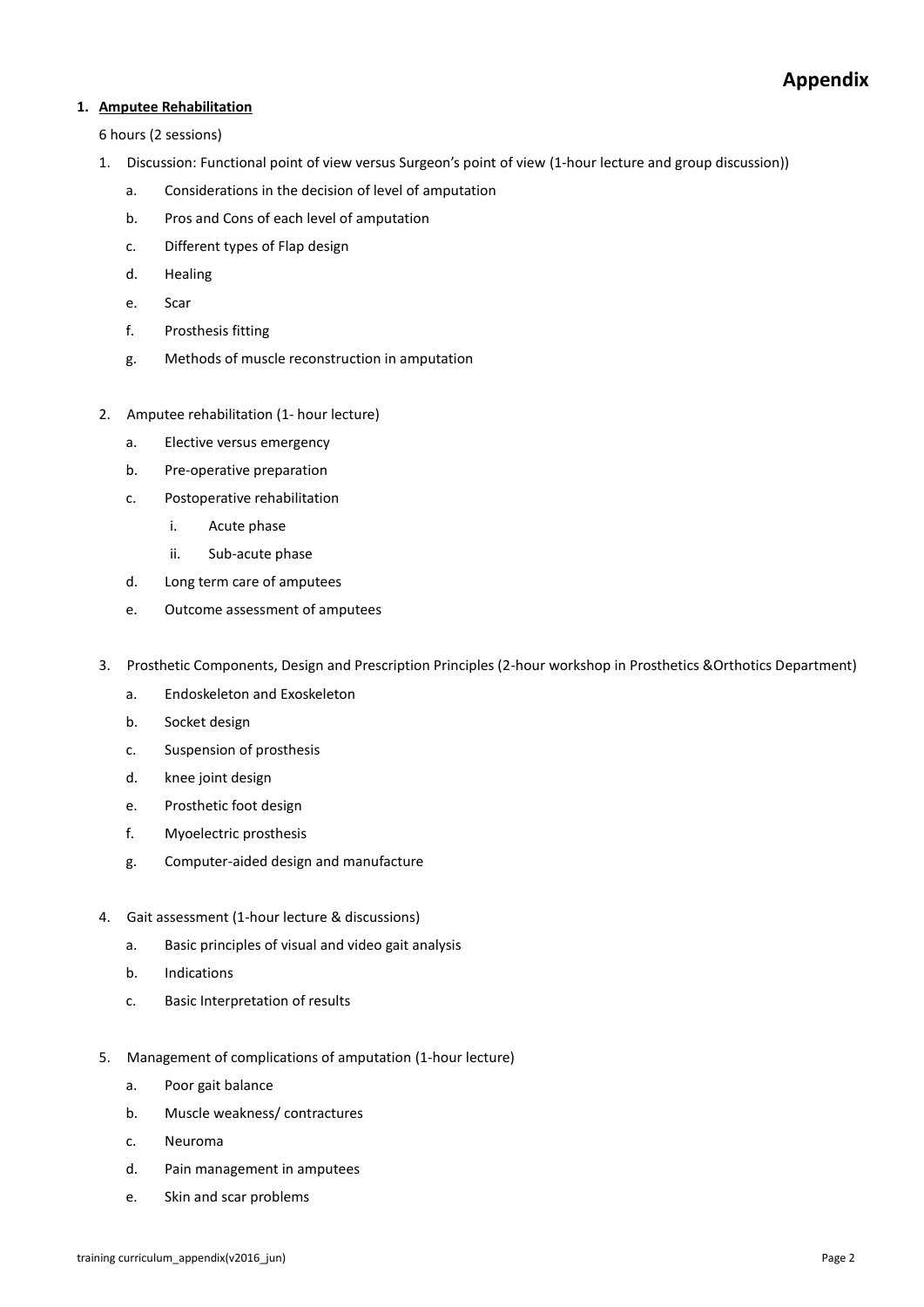#### **2. Application of Electrodiagnosis in Orthopaedic Rehabilitation**

- 1. Basic neurophysiology and anatomy (1-hour lecture)
	- a. Anatomy of peripheral nerves
	- b. Physiology of peripheral nerves
	- c. Pathological changes of peripheral nerves
- 2. Basic principles of electrodiagnosis (2-hour lecture)
	- a. Nerve conduction test
	- b. Late response
	- c. Electromyography
	- d. Indications for electrodiagnosis
	- e. Limitations of electrodiagnosis
	- f. Technical problems that may be encountered
	- g. Interpretation of results
- 3. Electrodiagnosis in different clinical conditions (3- hour seminar with cases discussion)
	- a. Common entrapment neuropathy in upper limbs
	- b. Common entrapment neuropathy in lower limbs/ Footdrop
	- c. Neurological diseases which may present to Orthopaedic Department
- 4. Workshop Session (3-hour demonstration and hand-on session)
	- a. The NCT/EMG machine
	- b. Settings for different examinations
	- c. Basic nerve conduction studies in upper limbs
	- d. Basic nerve conduction studies in lower limbs
	- e. Basic electromyography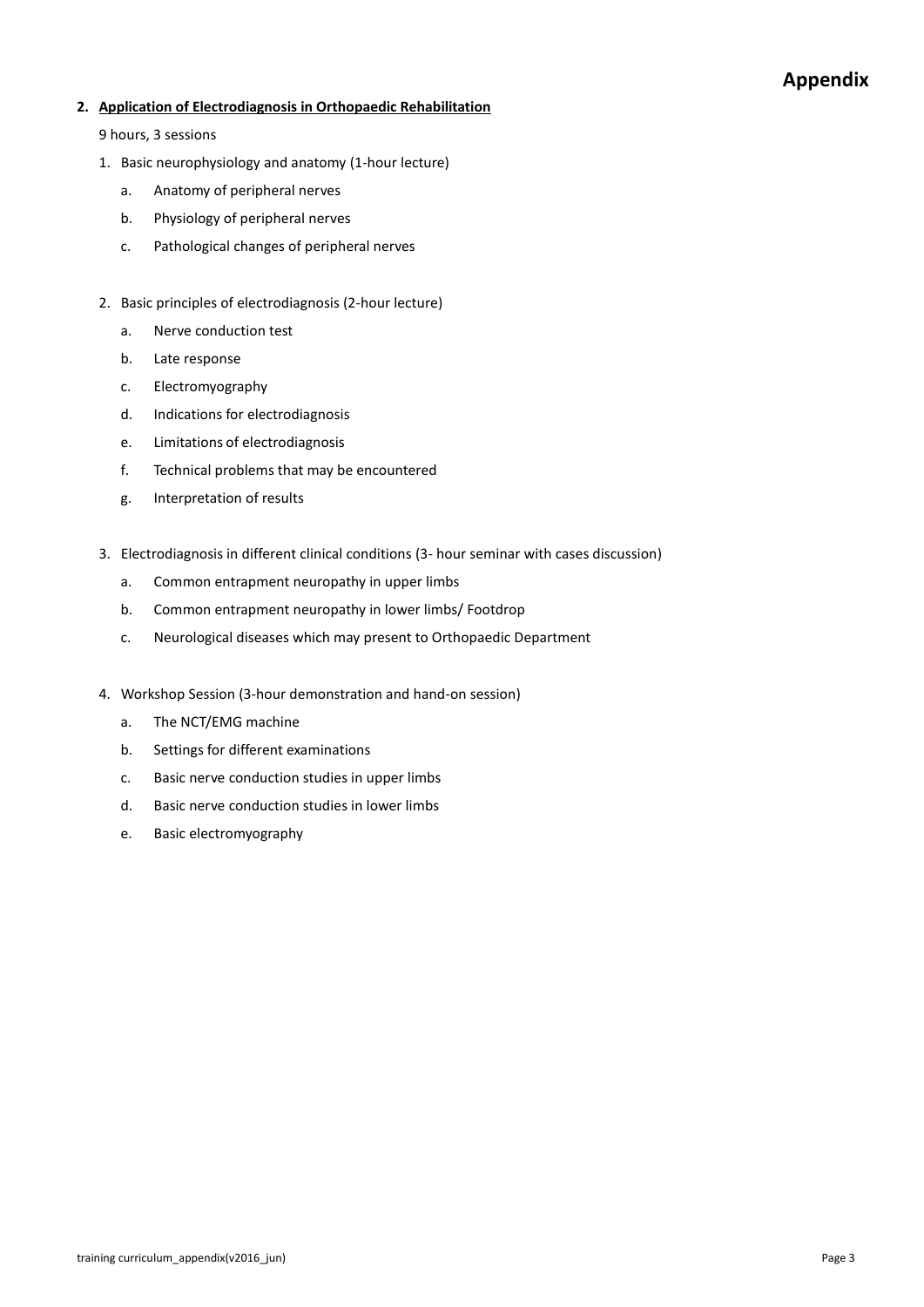#### **3. Geriatric Orthopaedics and Fragility Fracture Management**

- 1. Geriatric patients in orthopaedic wards (3-hour seminar)
	- a. The process of ageing
	- b. Common medical comorbidities
	- c. Pre-operative optimization
	- d. Anaesthesia and pain management in geriatric patients
	- e. Nutrition / wound problem
	- f. Prescription in geriatric patients and pitfalls
	- g. Fall and fall prevention
	- h. Delirium
- 2. Fragility Fractures (3-hour seminar)
	- a. Overview the burden on healthcare system
	- b. Primary and secondary osteoporosis
	- c. Medications for osteoporosis
	- d. Calcium and Vitamin D supplements
	- e. Secondary prevention of fragility fracture
	- f. Fracture liaison service
	- g. Community care
- 3. Rehabilitation of geriatric orthopaedic patient (3-hour seminar)
	- a. Geriatric hip fracture acute care pathway
	- b. Operative management of geriatric hip fractures
	- c. Geriatric hip fracture rehabilitation pathway
	- d. Patients with movement disorder
	- e. Patients with dementia
	- f. Patients with compromised cardiac function
	- g. Patients with compromised respiratory function
	- h. The model of Ortho-Geriatric collaboration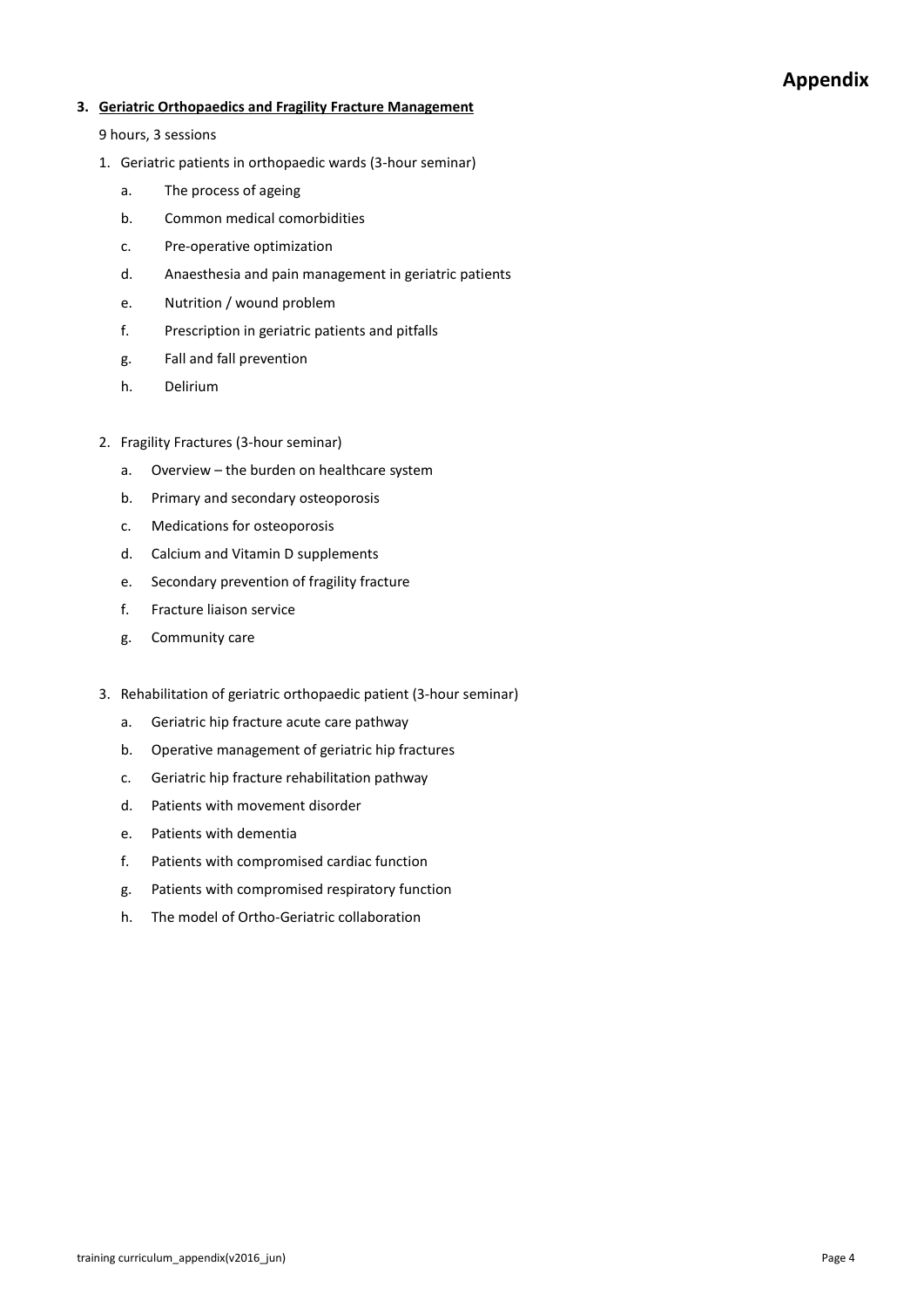### **4. Hand surgery/ Burns**

- 1. Functional assessment of hand (1-hour)
	- a. Sensory assessment
	- b. Power
	- c. Dexterity
	- d. Intrinsic and Extrinsic hand
- 2. Principle of Hand Splints (1-hour)
	- a. Dynamic splints
	- b. Functional splints
	- c. Static splints
	- d. Protective splints
- 3. Principle of Tendon Rehabilitation (2-hour)
	- a. Tendon healing mechanism
		- i. Extrinsic and Intrinsic
		- ii. Blood supply
	- b. Suturing technique and tendon strength
	- c. Flexor tendon and Extensor tendon
	- d. Principle of tendon rehabilitation programs
	- e. Rehabilitation program for tendon graft
	- f. Rehabilitation program for tendon transfer
- 4. Management of stiff hand and chronic pain
- 5. Burn Rehabilitation (2-hour)
	- a. Acute management of burn patients
	- b. Different types of dressing and wound management
	- c. Nutritional support for burn patient
	- d. Splintage for optimal joint position
	- e. Wound resurfacing options
	- f. Surgical management of Scar contractures
	- g. Physiotherapy for burn patients
	- h. Pressure therapy and scar management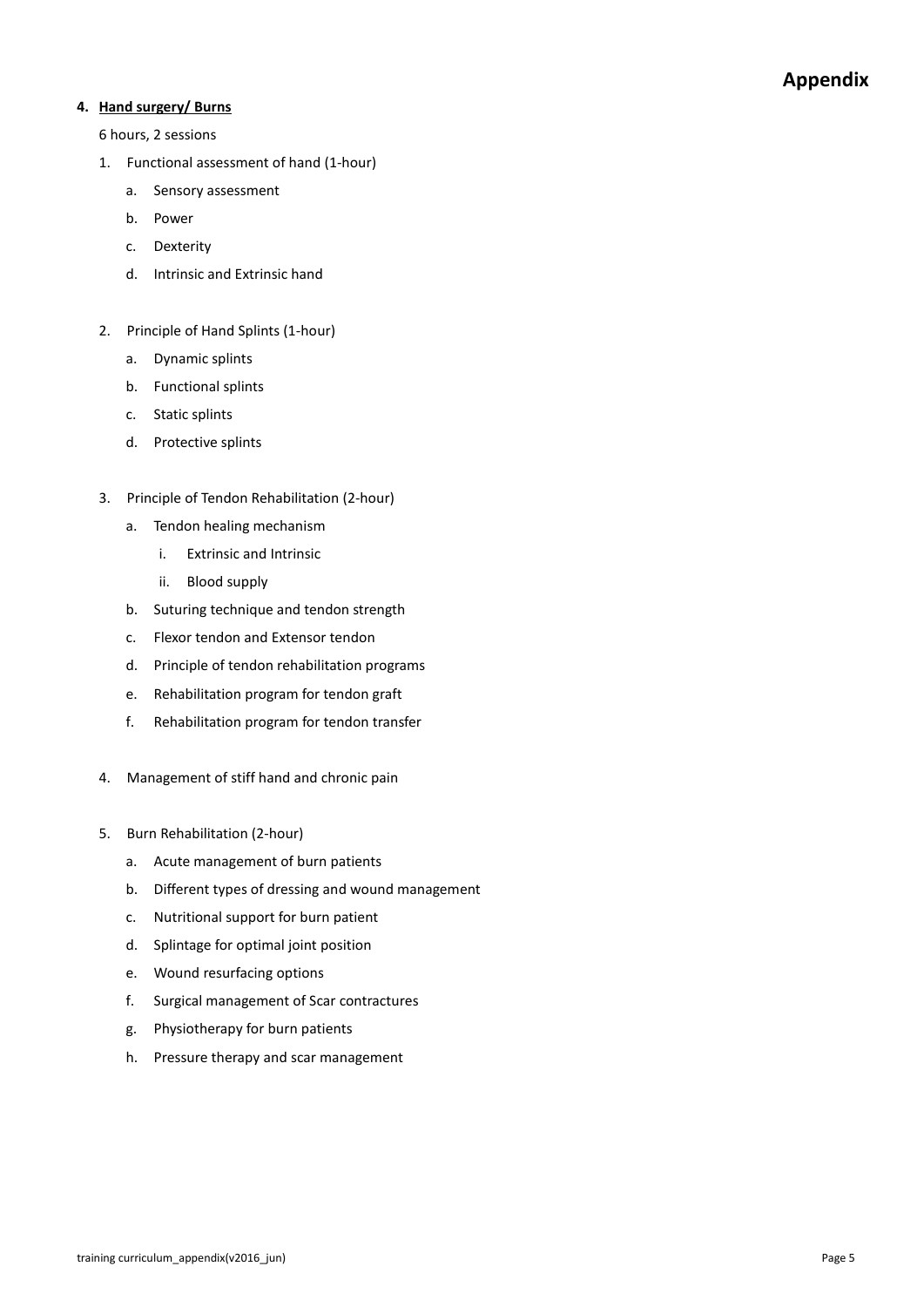### **5. Musculoskeletal Ultrasound and therapeutic procedure**

- 1. Basic principles of ultrasonography (1-hour)
	- a. Instruments
	- b. Ultrasonography of normal structures
		- i. Bone
		- ii. Muscle
		- iii. Tendon
		- iv. Ligament
		- v. Nerve
		- vi. Cartilage
		- vii. Bursa
	- c. Pathological conditions
		- i. Muscle tear
		- ii. Tendon tear
		- iii. Ligament tear
		- iv. Nerve entrapment
		- v. Joint effusion
- 2. Ultrasonography of Specific Anatomic Areas (2-hour)
	- a. Shoulder
	- b. Elbow
	- c. Wrist and Hand
	- d. Hip
	- e. Knee
	- f. Ankle and Foot
- 3. Injection under ultrasound guidance (hand-on workshop 3-hour)
	- a. Injection techniques
	- b. Different types of therapeutic agents
	- c. Injection of different anatomical areas
		- i. Shoulder
		- ii. Elbow
		- iii. Wrist and Hand
		- iv. Hip
		- v. Knee
		- vi. Ankle and Foot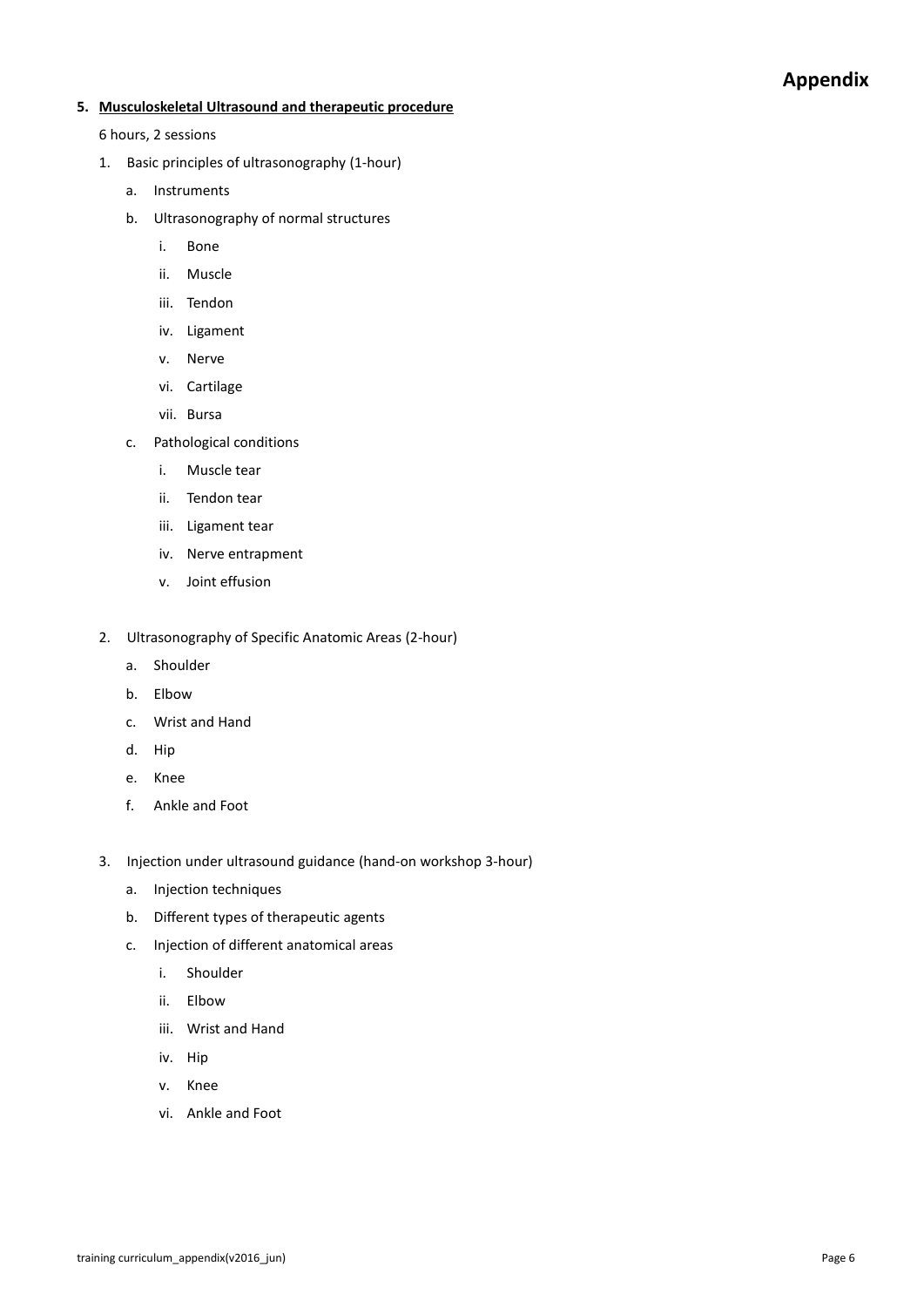#### **6. Pain management**

- 1. Basic science of pain (1-hour)
	- a. Anatomy of pain pathways
	- b. Physiology
	- c. Different types of pain
		- i. Nociceptive
		- ii. Neuropathic
		- iii. Acute
		- iv. Chronic
- 2. Evaluation and management of the pain patients (2-hour)
	- a. Assessment of pain
	- b. Instruments for assessment
	- c. Pharmacological management
	- d. Non-pharmacological management
	- e. Interventional procedures
	- f. Psychosocial intervention
- 3. Tutorial and case discussion (3-hour)
	- a. Pain in special groups of orthopaedic patients
		- i. Chronic back pain
		- ii. Work injury
		- iii. Spinal cord injury
		- iv. Amputee
	- b. Pitfalls in pain management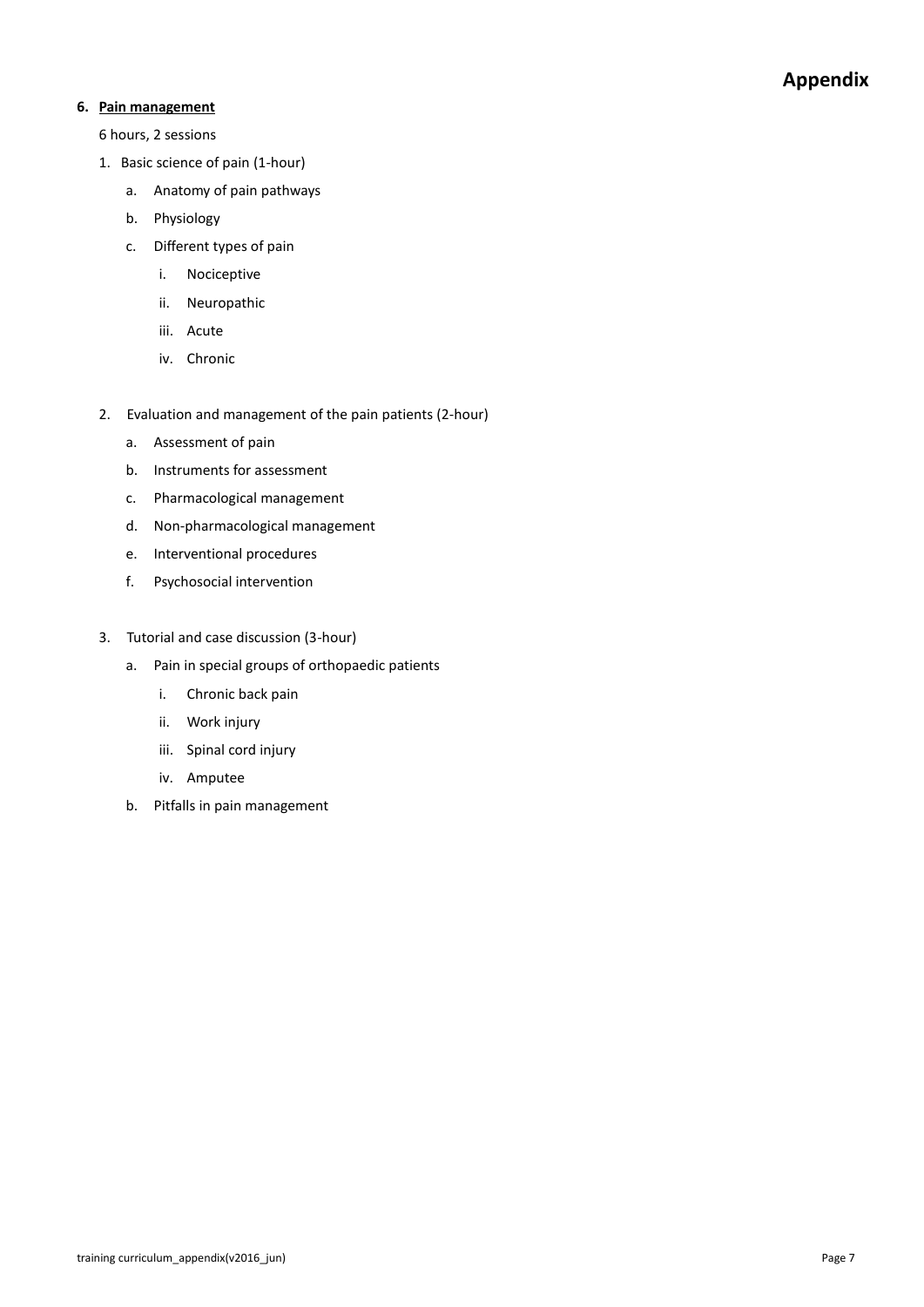### **7. Polytrauma**

- 1. Initial management of polytrauma patients (1-hour)
	- a. ATLS principles
	- b. Pathological changes in polytrauma patients
		- i. Haemorrhage
		- ii. Hypothermia
		- iii. Inflammation
- 2. Principles of rehabilitation of polytrauma patients (2-hour)
	- a. Choice of the optimal surgical strategies
	- b. Peri-operative management
	- c. Early mobilization of major joints
	- d. Non-orthopaedic injury head injury, chest trauma
	- e. Nutritional management
	- f. Pain management
	- g. Prevention and management of complications
		- i. wound management
		- ii. pressure sore prevention
		- iii. contractures
		- iv. Infection
	- h. Psychosocial aspect
		- i. Depression
		- ii. Pain
		- iii. post-traumatic stress disorder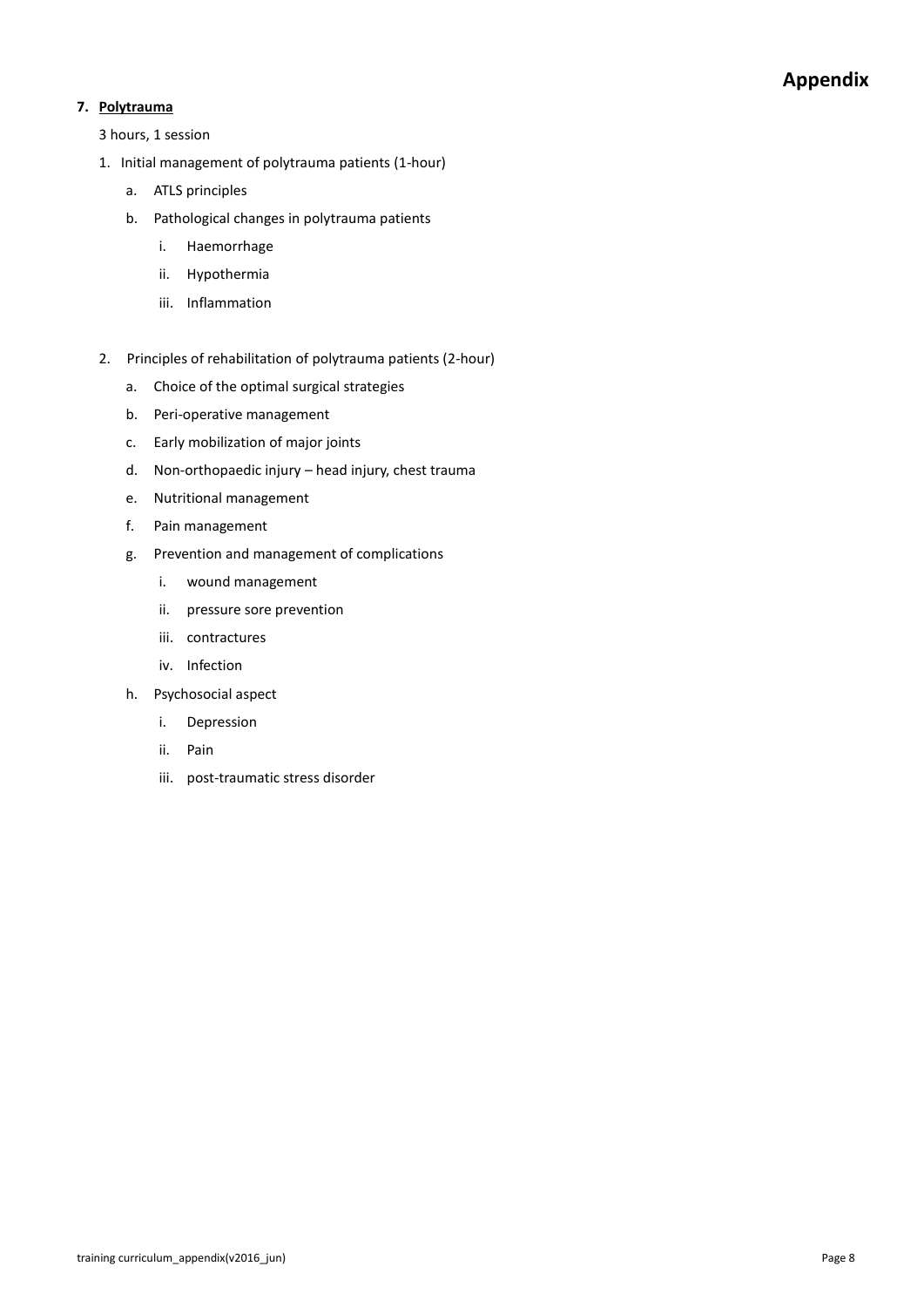#### **8. Spinal Cord Injury**

- 1. Neurological and Functional classification of spinal cord injury (SCI) (1-hour)
	- a. International Standards for Neurological Classification of Spinal Cord Injury (ISNCSI)
	- b. Motor and sensory examination for SCI patients
	- c. Prognostication of Neurological and functional recovery
- 2. Rehabilitation program according to level of injury (2-hour)
	- a. Prevention of deformities
	- b. Prevention and Management of pressure sores
	- c. Cardiovascular management
	- d. Respiratory management
	- e. Neurogenic bladder management
	- f. Neurogenic bowel management
- 3. Functional Rehabilitation (2-hour)
	- a. Physiotherapy for SCI
	- b. Special consideration in mobility aids
	- c. Orthotics
	- d. Assistive technology, ADL aids and environmental modification
	- e. Use of robotics in SCI rehabilitation
	- f. Management of common complication in SCI
		- i. Thromboembolism
		- ii. Neuropathic Pain
		- iii. Spasticity
		- iv. Autonomic dysreflexia
	- g. Secondary surgery
		- i. Upper limb reconstruction
		- ii. Function electrical stimulation
		- iii. Implantable devices
- 4. Multi-disciplinary approach (1-hour)
	- a. Psychosocial aspects
	- b. Depression
	- c. Sexuality Issues
	- d. Work and Home modification
	- e. Long-term follow-up care of SCI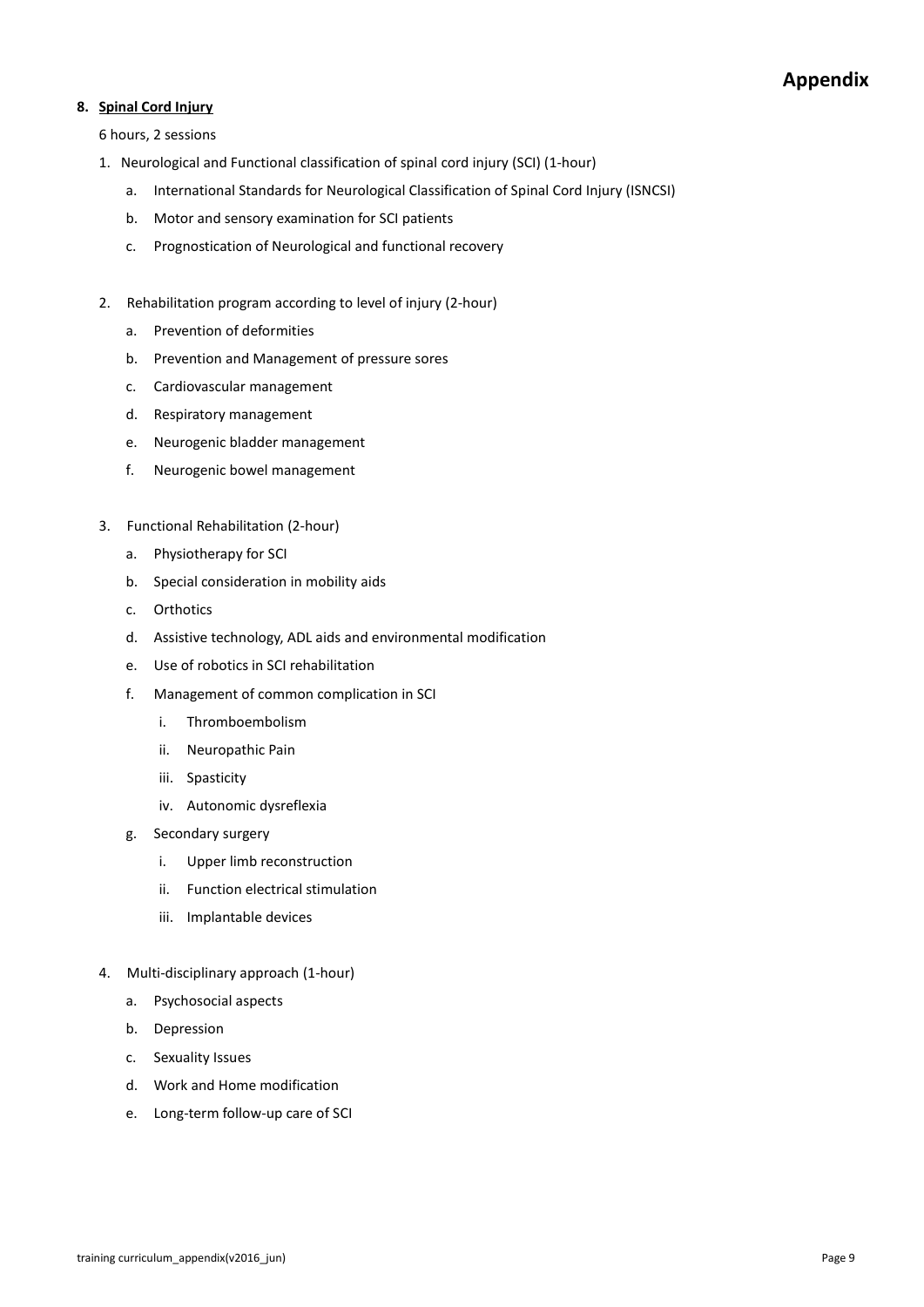### **9. Sport Injury**

- 1. Principle and practice of rehabilitation in sports injury (3-hour)
	- a. Sport Physiology, Physiological adaptation to aerobic exercise
	- b. Muscle Conditioning Strength, Power, Endurance training strategies
	- c. Flexibility Joint & Musculotendinous flexibility training
	- d. Proprioception and Functional Exercise
	- e. Stages and Progression of Rehabilitation Program
	- f. Monitoring, Assessment and Return to Sport
	- g. Principles of Injury Prevention warm up, taping, brace and other orthoses
- 2. Rehabilitation strategies of acute, overuse and repetitive injuries (2-hour)
	- a. Muscle strain
	- b. Ligament sprain
	- c. Tendinopathy exercise program, physical modalities, and biological agents
	- d. Stress Fracture biomechanics consideration, exercise and training program modification
	- e. Joint instability (uni- & multi-directional)
	- f. Muscle conditioning, propioception and functional exercise program
- 3. Rehabilitation Principles after Reconstructive Surgery in Sport Injuries (4-hour)
	- a. Shoulder
		- i. Stabilization procedures
		- ii. Rotator cuff repair and tendon transfer surgery
	- b. Knee
		- i. Major knee ligament reconstruction surgery
		- ii. Patella stabilization procedures
		- iii. Meniscal surgery
	- c. Foot and Ankle
		- i. Achilles tendon repair and reconstruction surgery
		- ii. Ankle ligament reconstruction procedures
	- d. Elbow
		- i. Surgery for instability
	- e. Rehabilitation of Common Painful Conditions in Athletes
		- i. Shoulder Impingement syndrome
		- ii. Groin pain
		- iii. Iliotibial band syndrome, pataellofemoral joint pain
		- iv. Achilles tendon conditions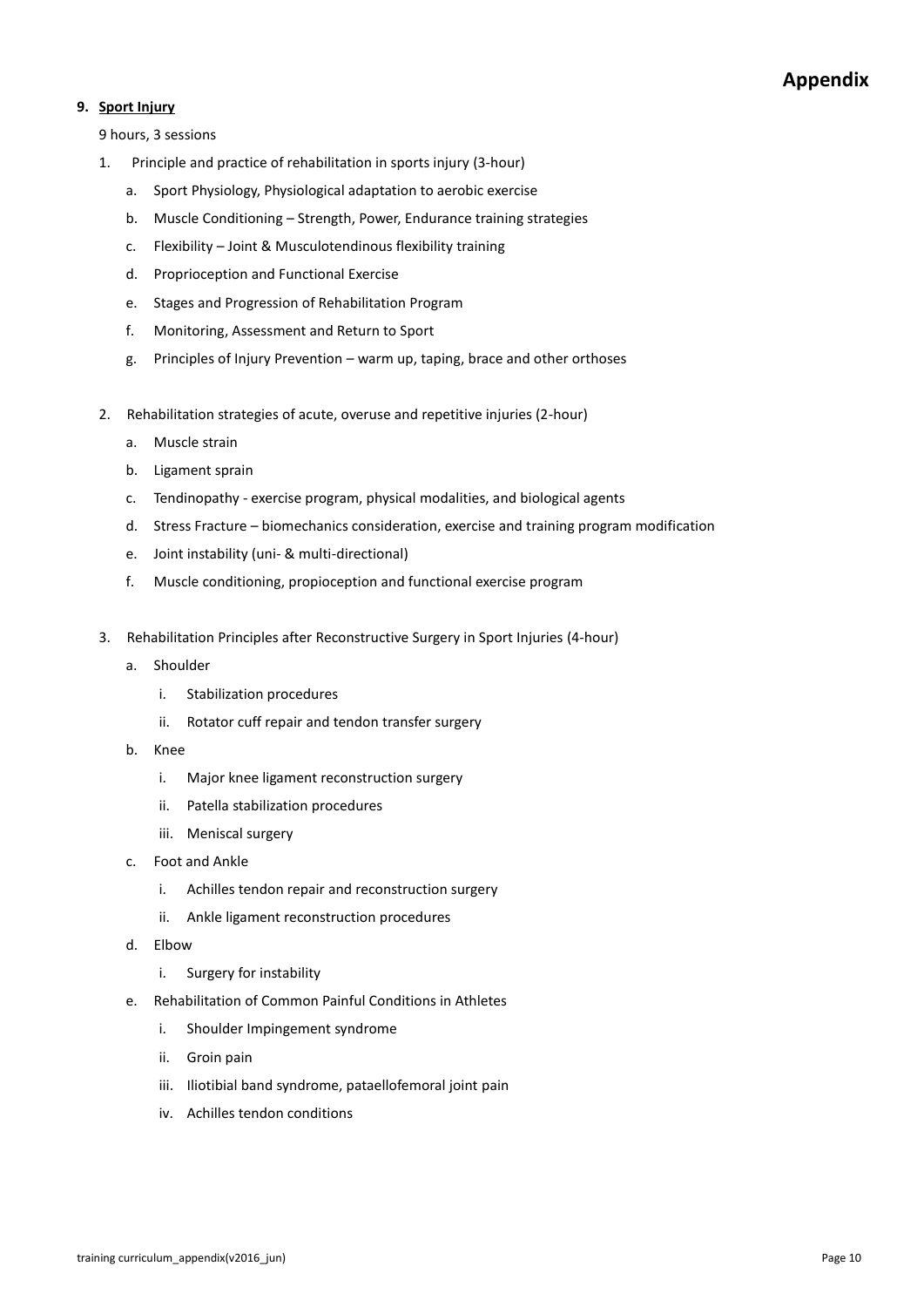#### **10.Adult Joint Reconstruction**

- 1. Basic principles of adult joint reconstruction
	- a. Indications for adult joint reconstruction procedures
	- b. Options of adult joint reconstruction procedures
		- i. Arthroplasty
		- ii. Arthrodesis
		- iii. Osteotomy
	- c. Design of joint prosthesis
		- i. Constrained and Non-constrained types
		- ii. Cemented and cementless designs
		- iii. Influence of design on range of motion
	- d. Multidisciplinary team assessment of patient
		- i. Pre-operative assessment
		- ii. Pre-operative optimization of comorbidities
		- iii. Pre-operative exercise program
- 2. In-patient rehabilitation of total hip replacement and total knee replacement
	- a. Pain control
	- b. Bowel and Bladder Management
	- c. Prevention of Thromboembolism
	- d. Restrictions on weight bearing and exercise
	- e. Management of Medical Comorbidities
	- f. Integrated Clinical Pathways for rehabilitation of total hip replacement and total knee replacement
- 3. Community rehabilitation
- 4. Post-discharge support